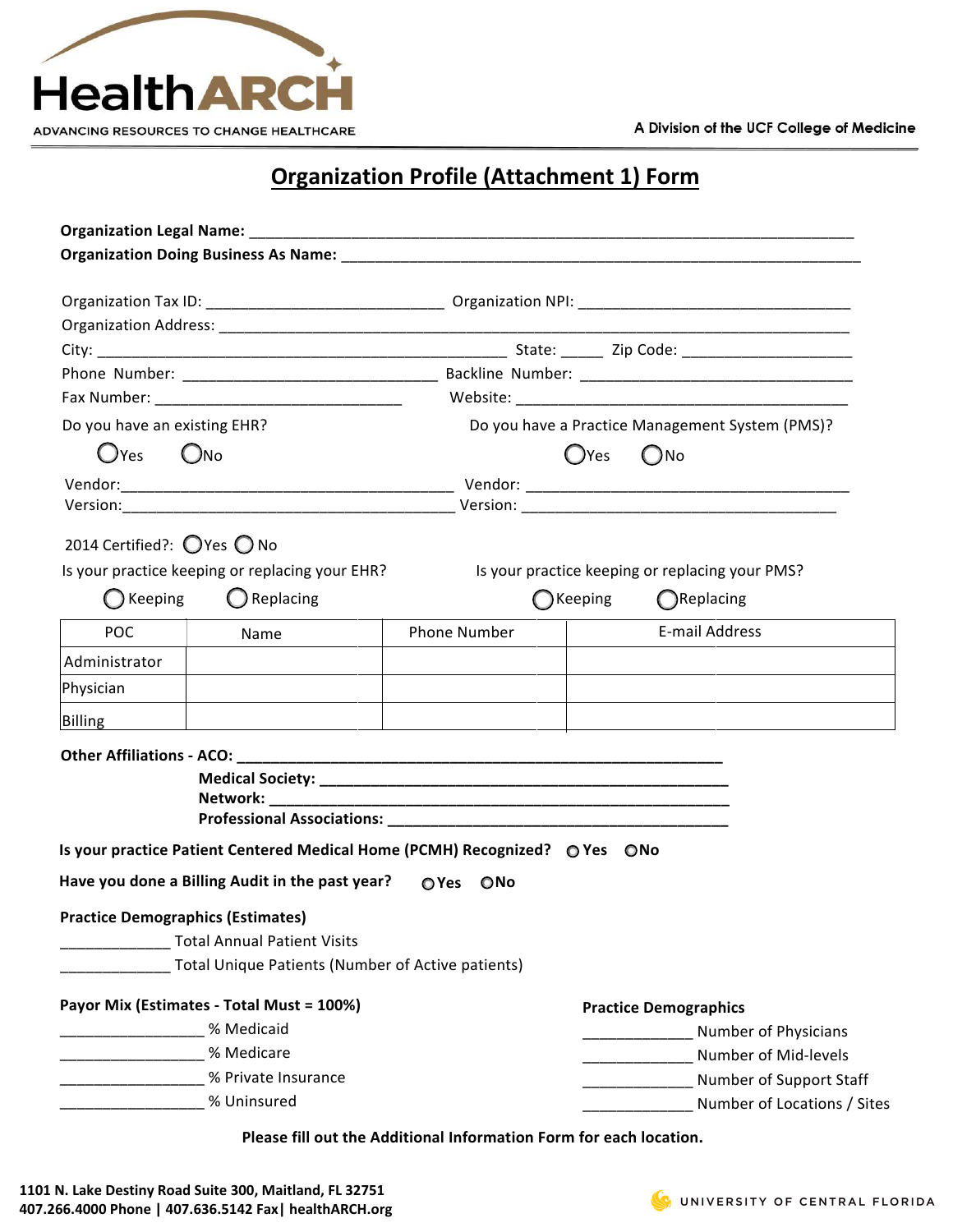## Primary Location Providers

Includes Physicians Assistants and Nurse Practitioners with prescriptive privileges.

Make additional copies as needed.

|                                 |                     | Last Name: __________________________________Credentials: OMD ODO ONP OPA OOther ________________________                                                                                                                     |  |  |  |
|---------------------------------|---------------------|-------------------------------------------------------------------------------------------------------------------------------------------------------------------------------------------------------------------------------|--|--|--|
|                                 |                     | Does this provider practice Primary Care at least 40% of the time in one of the disciplines listed below? © Yes © No                                                                                                          |  |  |  |
|                                 |                     |                                                                                                                                                                                                                               |  |  |  |
| Specialties: Select One         |                     | OMedicare<br>Program Type:<br>○Medicaid ● Not Applicable                                                                                                                                                                      |  |  |  |
| O Adolescent                    |                     | O General O Gynecology O OB/GYN<br><b>O</b> Pediatrics                                                                                                                                                                        |  |  |  |
|                                 |                     | ○ Family Comparatrics Conternal Medicine Dother ________________________________                                                                                                                                              |  |  |  |
|                                 |                     | Have you attested to AIU? O Yes O No Have you attested to meaningful use? O Yes<br>$\bigcirc$ No                                                                                                                              |  |  |  |
|                                 |                     |                                                                                                                                                                                                                               |  |  |  |
|                                 |                     |                                                                                                                                                                                                                               |  |  |  |
|                                 |                     | Last Name: _______________________________Credentials: OMD ODO ONP OPA OOther ______________________                                                                                                                          |  |  |  |
|                                 |                     |                                                                                                                                                                                                                               |  |  |  |
|                                 |                     | Does this provider practice Primary Care at least 40% of the time in one of the disciplines listed below? ○ Yes ⊙ No                                                                                                          |  |  |  |
| Specialities: Select One        |                     | Program Type: OMedicare OMedicaid<br><b>ONot Applicable</b>                                                                                                                                                                   |  |  |  |
| O Adolescent                    | $\bigcirc$ General  | O Gynecology O OB/GYN O Pediatrics                                                                                                                                                                                            |  |  |  |
| O Family                        | <b>O</b> Geriatrics | ○Internal Medicine レントリングのコントレームのコントレームのコントレームのコントレームのコントレームのコントレームのコントレームのコントレームのコントレームのコントレームのコントレームのコントレームのコントレームのコントレームのコントレームのコントレームのコントレームのコントレームのコントレームのコントレームのコントレームのコントリングのコントリングのコントリングのコントリングのコントリングのコントリングのコントリング |  |  |  |
|                                 |                     | Have you attested to AIU? O Yes O No Have you attested to meaningful use? O Yes<br>$\bigcirc$ No                                                                                                                              |  |  |  |
|                                 |                     |                                                                                                                                                                                                                               |  |  |  |
|                                 |                     | Last Name: _______________________________Credentials: OMD ODO ONP OPA OOther ______________________                                                                                                                          |  |  |  |
| Phone Number:                   |                     |                                                                                                                                                                                                                               |  |  |  |
|                                 |                     | Does this provider practice Primary Care at least 40% of the time in one of the disciplines listed below?<br>OYes<br>$\bigcirc$ No                                                                                            |  |  |  |
| Specialties: Select one         |                     | OMedicare<br>OMedicaid<br>Program Type:<br>ONot Applicable                                                                                                                                                                    |  |  |  |
| OAdolescent                     | <b>O</b> General    | OGynecology<br>OOB/GYN<br><b>O</b> Pediatrics                                                                                                                                                                                 |  |  |  |
| OFamily                         | <b>O</b> Geriatrics | OInternal Medicine                                                                                                                                                                                                            |  |  |  |
|                                 |                     |                                                                                                                                                                                                                               |  |  |  |
| Have you attested to AIU? O Yes |                     | Have you attested to meaningful use?<br>$\bigcirc$ No<br>OYes<br>QNO                                                                                                                                                          |  |  |  |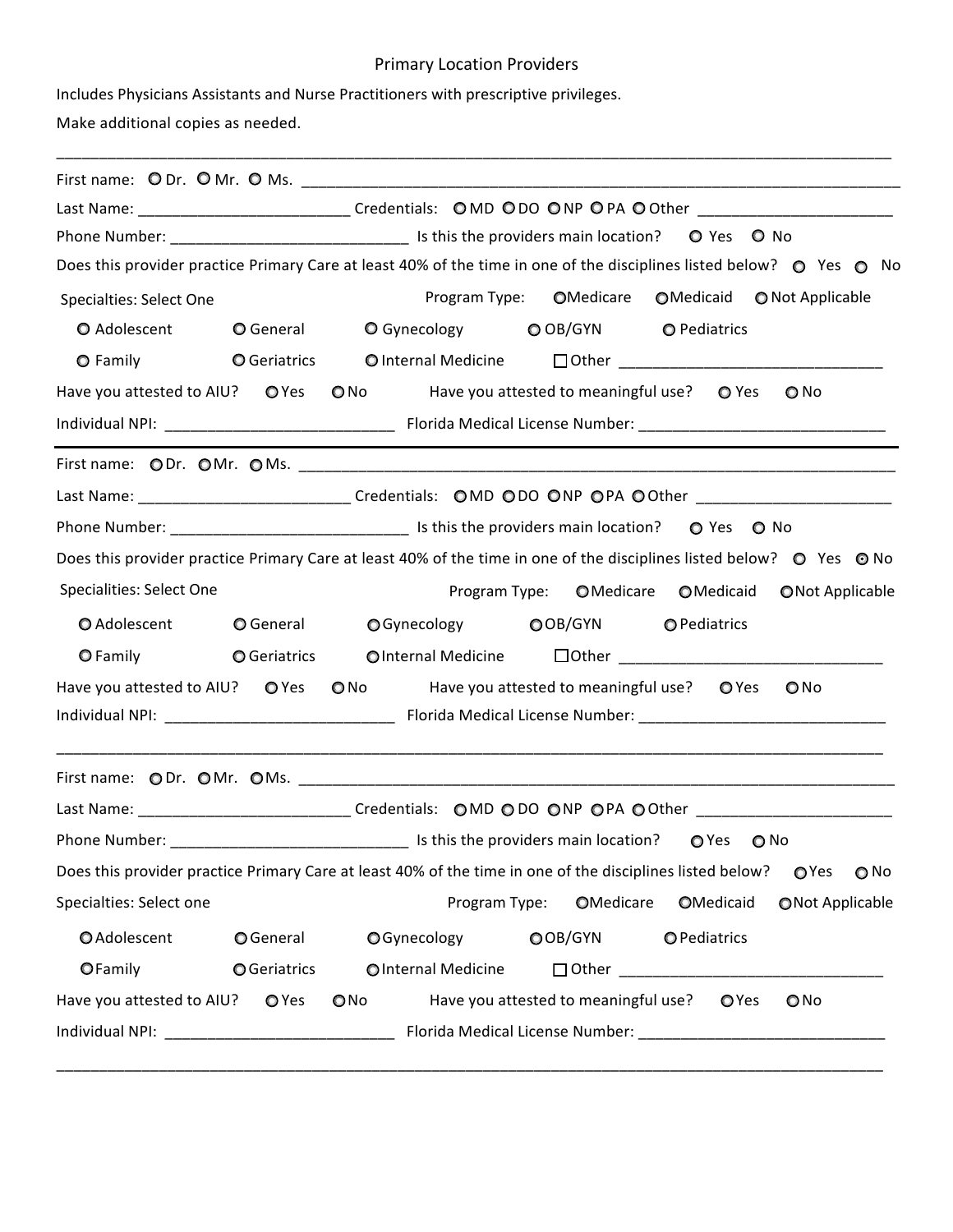## Additional Location Information

| Please make additional copies as needed. |                     |                                                                                                                                  |  |  |  |  |
|------------------------------------------|---------------------|----------------------------------------------------------------------------------------------------------------------------------|--|--|--|--|
|                                          |                     |                                                                                                                                  |  |  |  |  |
|                                          |                     |                                                                                                                                  |  |  |  |  |
|                                          |                     |                                                                                                                                  |  |  |  |  |
|                                          |                     |                                                                                                                                  |  |  |  |  |
|                                          |                     | <b>Additional Location Providers</b>                                                                                             |  |  |  |  |
|                                          |                     | Includes Physicians Assistants and Nurse Practitioners with prescriptive privileges.                                             |  |  |  |  |
|                                          |                     |                                                                                                                                  |  |  |  |  |
|                                          |                     | Last Name: _______________________________Credentials: OMD ODO ONP OPA OOther ______________________                             |  |  |  |  |
|                                          |                     | $\bigcirc$ No                                                                                                                    |  |  |  |  |
|                                          |                     | Does this provider practice Primary Care at least 40% of the time in one of the disciplines listed below? O Yes<br>$\bigcirc$ No |  |  |  |  |
| Specialties: Select one                  |                     | Program Type: OMedicare OMedicaid<br><b>ONot Applicable</b>                                                                      |  |  |  |  |
| O Adolescent                             | <b>O</b> General    | <b>○</b> Gynecology<br>$\bigcirc$ OB/GYN<br>O Pediatrics                                                                         |  |  |  |  |
| <b>O</b> Family                          | <b>○</b> Geriatrics | O Internal Medicine                                                                                                              |  |  |  |  |
|                                          |                     | Have you attested to AIU? O Yes O No Have you attested to meaningful use? O Yes<br>ONo                                           |  |  |  |  |
|                                          |                     |                                                                                                                                  |  |  |  |  |
|                                          |                     |                                                                                                                                  |  |  |  |  |
|                                          |                     | Last Name: ____________________________Credentials: O MD O DO ONP OPA OOther ______________________                              |  |  |  |  |
|                                          |                     |                                                                                                                                  |  |  |  |  |
|                                          |                     | Does this provider practice Primary Care at least 40% of the time in one of the disciplines listed below? ○ Yes<br>$\bigcirc$ No |  |  |  |  |
| Specialties: Select one                  |                     | Program Type:<br>OMedicare<br>OMedicaid<br>ONot Applicable                                                                       |  |  |  |  |
| OAdolescent                              | <b>O</b> General    | $\bigcirc$ Gynecology<br>OOB/GYN<br><b>O</b> Pediatrics                                                                          |  |  |  |  |
|                                          |                     | OFamily OGeriatrics OInternal Medicine □ Other _________________________________                                                 |  |  |  |  |
| Have you attested to AIU? O Yes          |                     | Have you attested to meaningful use?  O Yes<br>$\bigcirc$ No $\bigcirc$<br>$\bigcirc$ No                                         |  |  |  |  |
|                                          |                     |                                                                                                                                  |  |  |  |  |
|                                          |                     | <u> 1989 - Johann Harry Harry Harry Harry Harry Harry Harry Harry Harry Harry Harry Harry Harry Harry Harry Harry</u>            |  |  |  |  |
|                                          |                     |                                                                                                                                  |  |  |  |  |
|                                          |                     | Last Name: ________________________________Credentials: OMD ODO ONP OPA OOther _____________________                             |  |  |  |  |
|                                          |                     | $O$ No                                                                                                                           |  |  |  |  |
|                                          |                     | Does this provider practice Primary Care at least 40% of the time in one of the disciplines listed below? OYes ONo               |  |  |  |  |
| Specialties: Select one                  |                     | Program Type: OMedicare OMedicaid<br><b>ONot Applicable</b>                                                                      |  |  |  |  |
| O Adolescent                             | OGeneral            | O Gynecology<br>$\bigcirc$ OB/GYN<br>O Pediatrics                                                                                |  |  |  |  |
| <b>OFamily</b>                           | <b>O</b> Geriatrics | OInternal Medicine                                                                                                               |  |  |  |  |
| Have you attested to AIU? O Yes          |                     | Have you attested to meaningful use?<br>$\bigcirc$ No<br>$O$ Yes<br>O No                                                         |  |  |  |  |
|                                          |                     |                                                                                                                                  |  |  |  |  |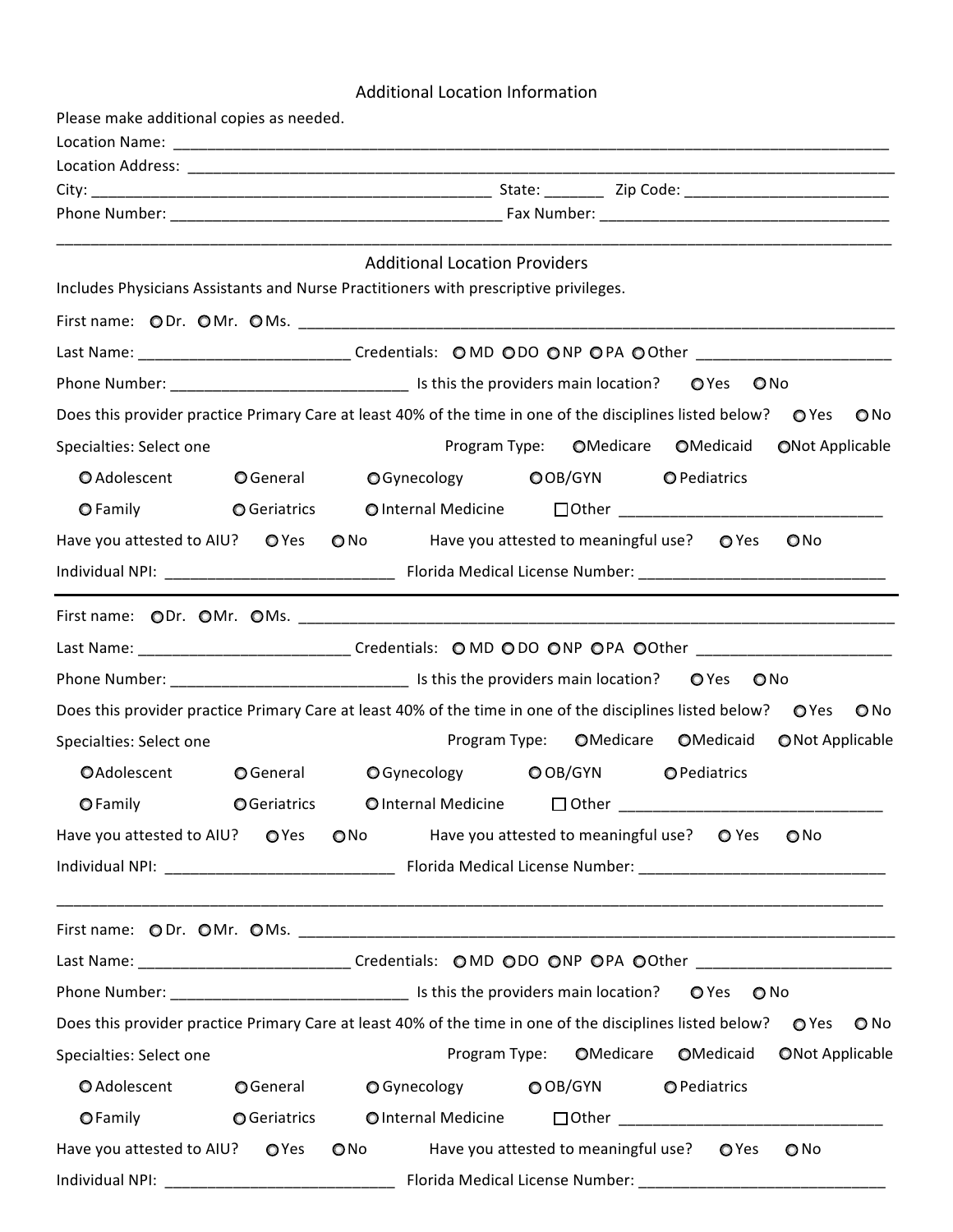| Location Name:                                                                       |                     |                                                                                                                                    |  |  |  |  |
|--------------------------------------------------------------------------------------|---------------------|------------------------------------------------------------------------------------------------------------------------------------|--|--|--|--|
| Includes Physicians Assistants and Nurse Practitioners with prescriptive privileges. |                     |                                                                                                                                    |  |  |  |  |
| Please make additional copies as needed.                                             |                     |                                                                                                                                    |  |  |  |  |
|                                                                                      |                     |                                                                                                                                    |  |  |  |  |
|                                                                                      |                     | Last Name: _________________________________Credentials: OMD ODO ONP OPA OOther _________________________                          |  |  |  |  |
|                                                                                      |                     |                                                                                                                                    |  |  |  |  |
|                                                                                      |                     | Does this provider practice Primary Care at least 40% of the time in one of the disciplines listed below? ○ Yes<br>$\bigcirc$ No   |  |  |  |  |
| Specialties: Select one                                                              |                     | <b>O</b> Medicare<br>Program Type:<br>OMedicaid<br>ONot Applicable                                                                 |  |  |  |  |
| OAdolescent                                                                          | <b>O</b> General    | OGynecology OOB/GYN<br><b>O</b> Pediatrics                                                                                         |  |  |  |  |
| <b>O</b> Family                                                                      |                     |                                                                                                                                    |  |  |  |  |
|                                                                                      |                     | Have you attested to AIU? O Yes O No Have you attested to meaningful use? O Yes<br>O No                                            |  |  |  |  |
|                                                                                      |                     |                                                                                                                                    |  |  |  |  |
|                                                                                      |                     |                                                                                                                                    |  |  |  |  |
|                                                                                      |                     | Last Name: __________________________________Credentials: OMD ODO ONP OPA OOther ________________________                          |  |  |  |  |
|                                                                                      |                     |                                                                                                                                    |  |  |  |  |
|                                                                                      |                     | Does this provider practice Primary Care at least 40% of the time in one of the disciplines listed below? OYes<br>ONo              |  |  |  |  |
| Specialties: Select one                                                              |                     | Program Type:<br>OMedicare<br>OMedicaid ONot Applicable                                                                            |  |  |  |  |
| OAdolescent                                                                          | <b>O</b> General    | OGynecology OOB/GYN OPediatrics                                                                                                    |  |  |  |  |
| <b>O</b> Family                                                                      | <b>○</b> Geriatrics |                                                                                                                                    |  |  |  |  |
|                                                                                      |                     | Have you attested to AIU? O Yes O No Have you attested to meaningful use? O Yes<br>$\bigcirc$ No                                   |  |  |  |  |
|                                                                                      |                     |                                                                                                                                    |  |  |  |  |
|                                                                                      |                     |                                                                                                                                    |  |  |  |  |
|                                                                                      |                     |                                                                                                                                    |  |  |  |  |
|                                                                                      |                     | Last Name: ________________________________Credentials: OMD ODO ONP OPA OOther _____________________                               |  |  |  |  |
|                                                                                      |                     | <b>O</b> Yes<br>ONO                                                                                                                |  |  |  |  |
|                                                                                      |                     | Does this provider practice Primary Care at least 40% of the time in one of the disciplines listed below?<br>OYes<br>$\bigcirc$ No |  |  |  |  |
| Specialties: Select one                                                              |                     | OMedicare<br>Program Type:<br>O Medicaid<br>O Not Applicable                                                                       |  |  |  |  |
| OAdolescent                                                                          | <b>O</b> General    | <b>O</b> Gynecology<br>O OB/GYN<br><b>O</b> Pediatrics                                                                             |  |  |  |  |
| <b>OFamily</b>                                                                       | <b>O</b> Geriatrics | OInternal Medicine<br>□ Other ____________________________                                                                         |  |  |  |  |
| Have you attested to AIU?                                                            | OYes                | Have you attested to meaningful use?<br>$\bigcirc$ No<br><b>O</b> Yes<br>QNO                                                       |  |  |  |  |
| Individual NPI:                                                                      |                     | Florida Medical License Number:                                                                                                    |  |  |  |  |